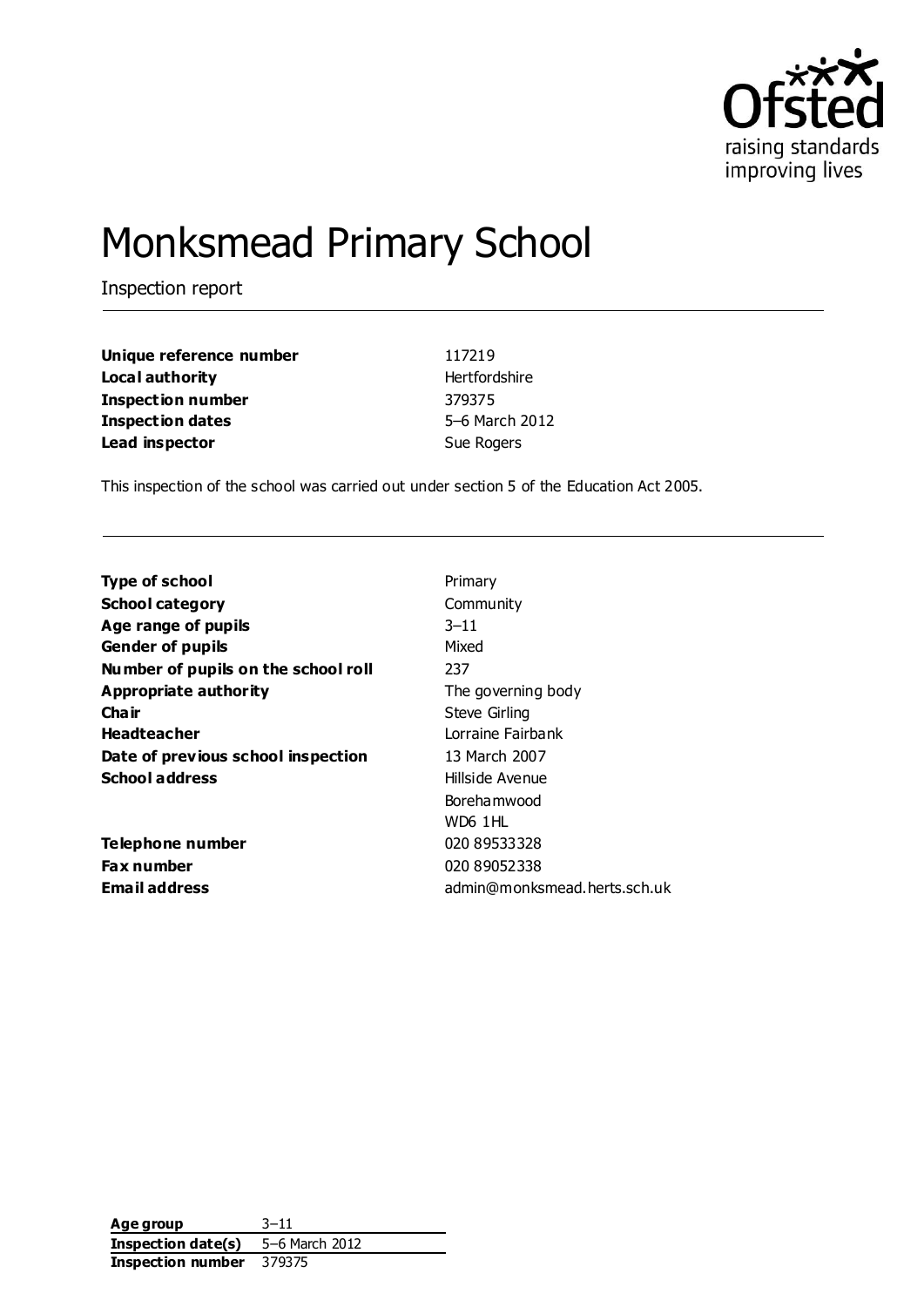

You can use Parent View to give Ofsted your opinion on your child's school. Ofsted will use the information parents and carers provide when deciding which schools to inspect and when.

You can also use Parent View to find out what other parents and carers think about schools in England. You can visit [www.parentview.ofsted.gov.uk,](http://www.parentview.ofsted.gov.uk/) or look for the link on the main Ofsted website: [www.ofsted.gov.uk](http://www.ofsted.gov.uk/)

The Office for Standards in Education, Children's Services and Skills (Ofsted) regulates and inspects to achieve excellence in the care of children and young people, and in education and skills for learners of all ages. It regulates and inspects childcare and children's social care, and inspects the Children and Family Court Advisory Support Service (Cafcass), schools, colleges, initial teacher training, work-based learning and skills training, adult and community learning, and education and training in prisons and other secure establishments. It assesses council children's services, and inspects services for looked after children, safeguarding and child protection.

Further copies of this report are obtainable from the school. Under the Education Act 2005, the school must provide a copy of this report free of charge to certain categories of people. A charge not exceeding the full cost of reproduction may be made for any other copies supplied.

If you would like a copy of this document in a different format, such as large print or Braille, please telephone 0300 123 4234, or email enquiries@ofsted.gov.uk.

You may copy all or parts of this document for non-commercial educational purposes, as long as you give details of the source and date of publication and do not alter the information in any way.

To receive regular email alerts about new publications, including survey reports and school inspection reports, please visit our website and go to 'Subscribe'.

Piccadilly Gate Store St **Manchester** M1 2WD

T: 0300 123 4234 Textphone: 0161 618 8524 E: enquiries@ofsted.gov.uk W: www.ofsted.gov.uk



© Crown copyright 2012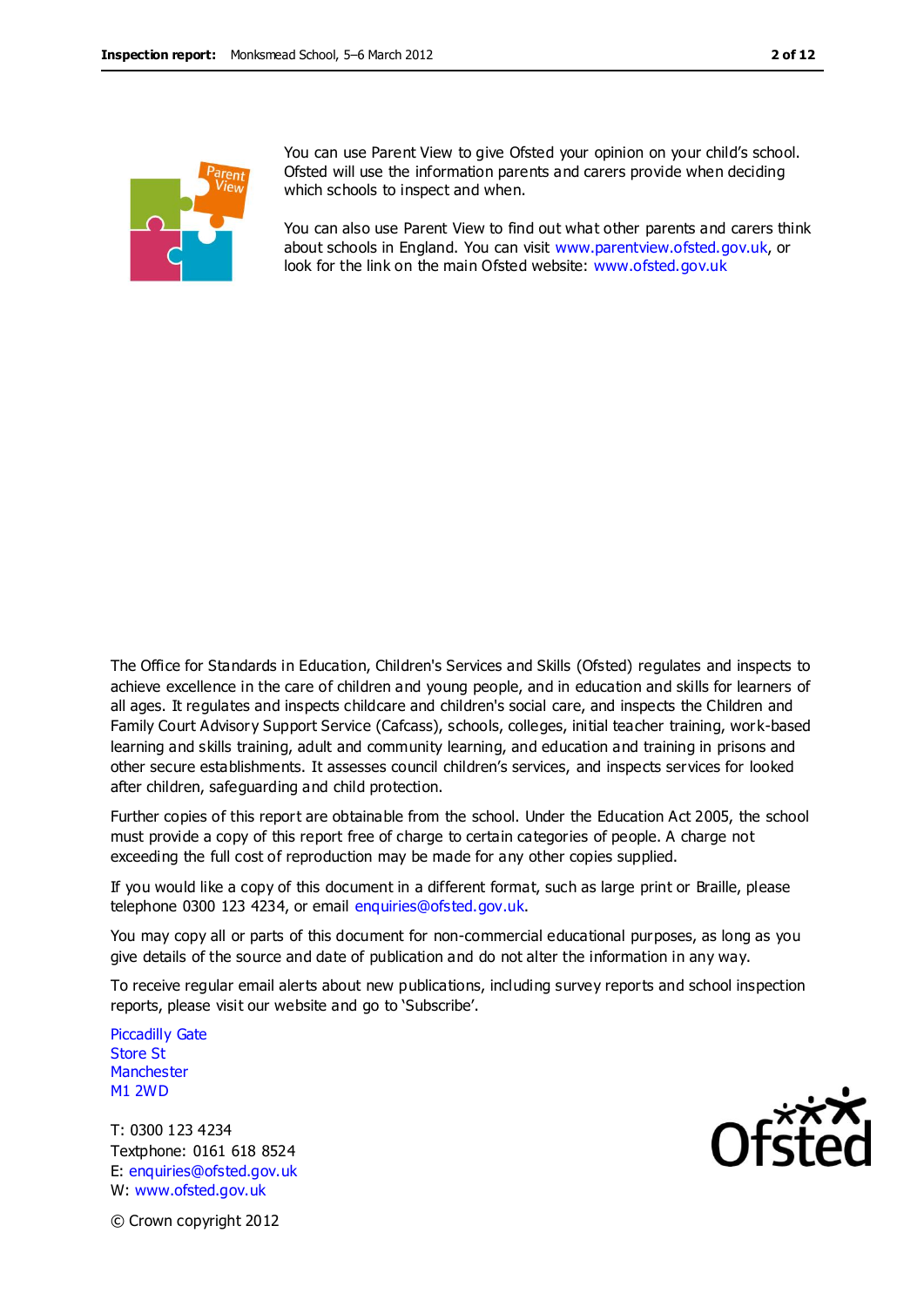# **Introduction**

Inspection team

Sue Rogers **Additional inspector** 

Sa'ad Khaldi Additional inspector

This inspection was carried out with two days' notice. Inspectors observed 17 partlessons, taught by 10 teachers and a nursery nurse (in the Pre-nursery). They also made shorter visits to all classes to look at displays and observe individual pupils and groups at work. At these times inspectors heard younger pupils read, scrutinised planning, talked to pupils and looked at their work. Meetings were held with groups of pupils, members of the governing body and school leaders. Inspectors took account of the responses to the on-line questionnaire (Parent View) in planning the inspection, observed the school's work and looked at: safeguarding records, monitoring files on progress and the school development plan. They met with parents and carers at the school gate and analysed survey responses from pupils and staff, as well as 159 questionnaires returned by parents and carers.

# **Information about the school**

This is a smaller than average school. The governing body also manages the Squirrels Class, which caters for 3-4 year olds on a full and part time basis and is run as an integrated part of the school's Nursery class. This setting was inspected during this school inspection and findings are included in this report.

The majority of the pupils are White British. The proportion of pupils who represent minority ethnic backgrounds has increased gradually and is now almost a third, with the largest proportions being Black African. The proportion of pupils who speak English as an additional language is below average. The proportion who are known to be eligible for free school meals is also lower than the national average. The proportion of disabled pupils and those who have special educational needs is average. Most of these pupils have moderate learning difficulties or speech and language difficulties. The school meets the current government floor standards for minimum expectations of attainment and progress.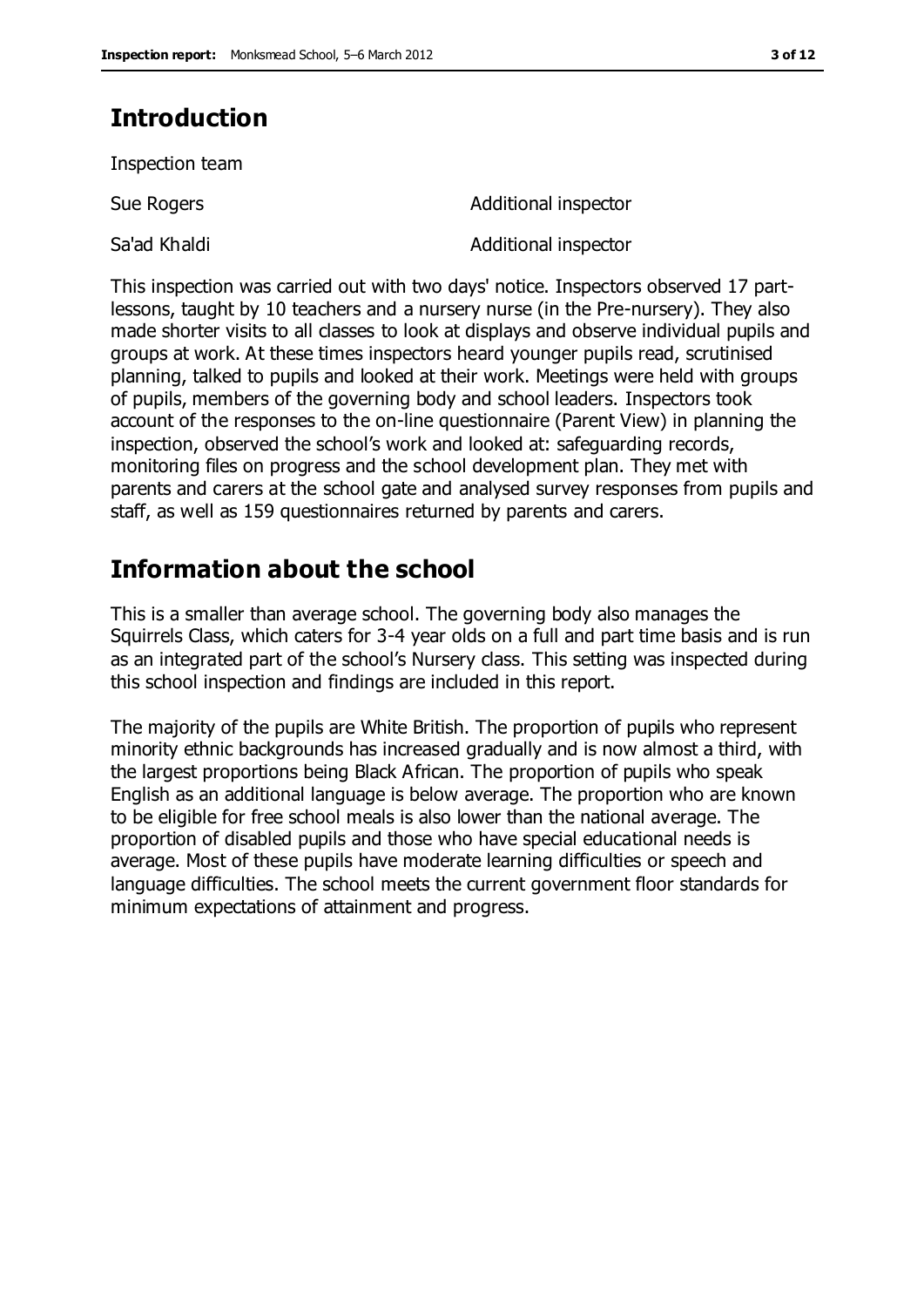## **Inspection judgements**

| <b>Overall effectiveness</b>          |  |
|---------------------------------------|--|
|                                       |  |
| <b>Achievement of pupils</b>          |  |
| <b>Quality of teaching</b>            |  |
| <b>Behaviour and safety of pupils</b> |  |
| <b>Leadership and management</b>      |  |

## **Key findings**

- This is a good school. The quality of education provided for all pupils is good and they respond well. The school is not outstanding because teachers do not always plan challenging enough work for more-able pupils. Pupils enjoy their lessons because of the high quality of the curriculum, but they are not always as enthusiastic about mathematics and English as they are about other subjects.
- All groups of pupils are making good progress and achieve well. Leaders have reviewed and improved their provision for disabled pupils and those who have special educational needs. Action taken by leaders has begun to increase the proportion of pupils who attain the higher Level 5 at the end of Year 6, but not all of these pupils are sufficiently challenged.
- Leaders have consolidated good teaching, despite the significant amount of staff absence over recent years. There has been a successful drive to improve all aspects of teaching in all subjects. Pupils enjoy their lessons and are rightly complimentary about their teachers. However, they sometimes find English and mathematics lessons less engaging than other subjects, as the content is not always sufficiently relevant to their lives.
- Staff have worked effectively to make sure that pupils feel secure. Pupils behave well in lessons and around the school and this is reflected in their strong spiritual, moral, social and cultural development. Pupils from all backgrounds get on harmoniously.
- The headteacher has an accurate understanding of the strengths and weaknesses of the school and therefore leads the improvement of teaching successfully and manages performance well. Staff operate as an effective team and so have consolidated the good progress made by all groups of pupils. Aspects of the curriculum, such as the provision of clubs, are outstanding.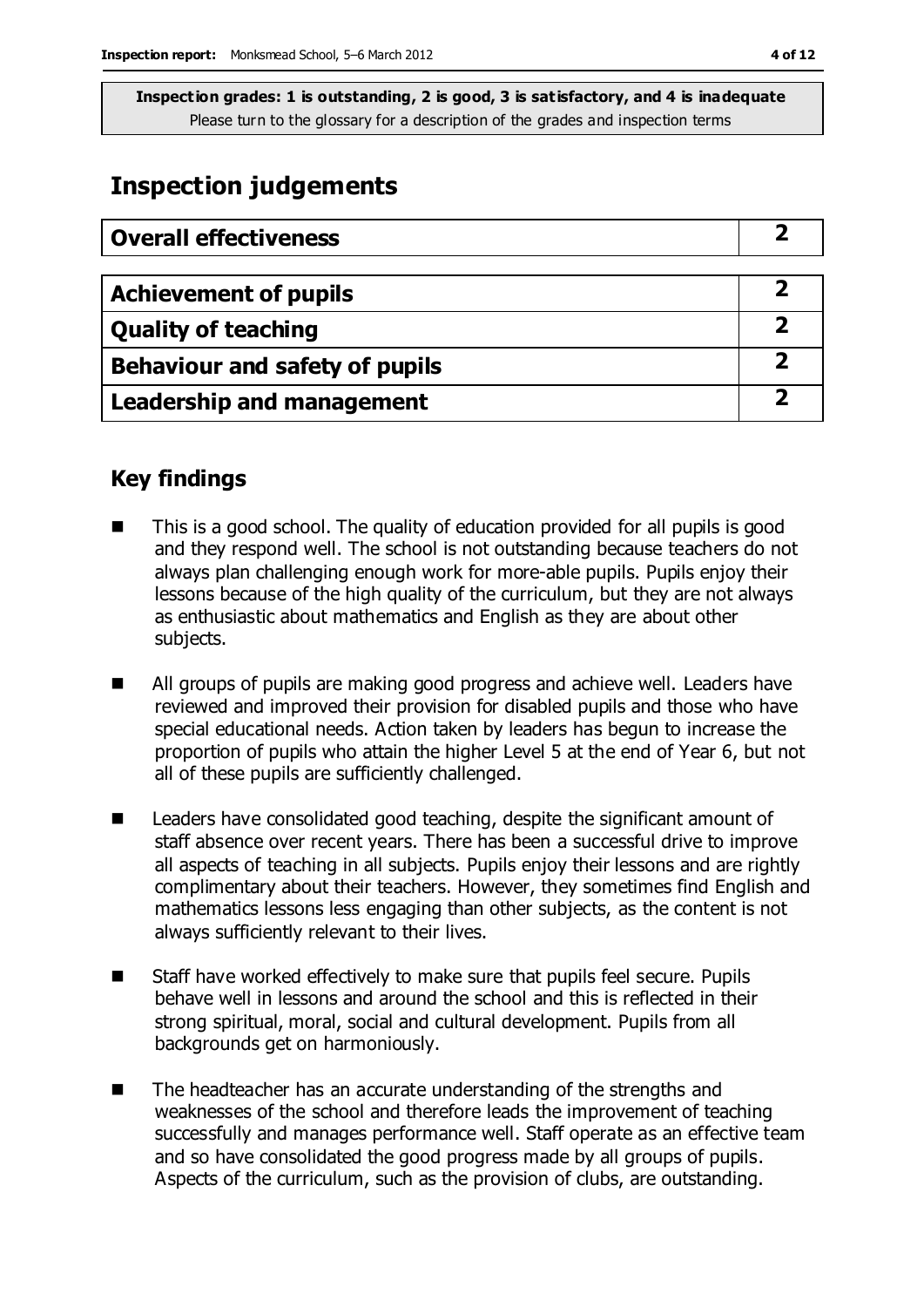## **What does the school need to do to improve further?**

- $\blacksquare$  Ensure that more-able pupils are challenged sufficiently at all times, so the proportion of pupils attaining the higher Level 5 at the end of Year 6 in both English and mathematics increases.
- **E** Ensure that pupils are as engaged in mathematics and English as they are in other subjects by making all lesson content relevant to them.

### **Main report**

#### **Achievement of pupils**

Children enter the school in both Nursery and Reception classes with skills that are accurately analysed by the staff and shown to be broadly in line with those expected of typical three- and four-year olds. All groups of pupils, across all age groups make good progress. Consequently, high scores in test results in English and mathematics at the end of Year 6 have been maintained. They are usually well above the national average. Teachers work conscientiously and successfully to address the needs of each pupil.

Disabled pupils and those who have special educational needs are well supported, because there has been a careful review of their provision. Small group work is effectively planned. Learning and behavioural needs are clearly identified and teaching assistants are well briefed. Pupils from all ethnic backgrounds achieve equally well. More-able pupils make expected progress, as teachers increasingly challenge them. However, not enough pupils attain the higher Level 5 because there remains some inconsistency in how well tasks are matched to pupils' abilities.

Reading and writing have recently improved because the revised curriculum provides good opportunities to practise these skills across other subjects. There has also, correctly, been more emphasis placed on spelling and grammar skills. Nearly all pupils have a solid basis in early reading skills and results in reading at the end of Years 2 and 6 are above average. The strong emphasis on making sure that pupils know their letter sounds (phonics) is particularly effective in assisting the small groups of pupils who speak English as an additional language. This helps pupils to gain confidence with the language and enables them to access the full curriculum. These pupils make particularly good progress. Leaders have been rightly concerned that boys may do less well in writing and girls in mathematics at times. They have successfully reviewed the topics and books studied to ensure that they are of interest to all groups of pupils and boys, especially, are given an incentive to write. Teachers have also introduced more practical activities into mathematics lessons, so pupils, especially girls, have more confidence when calculating. However, there is not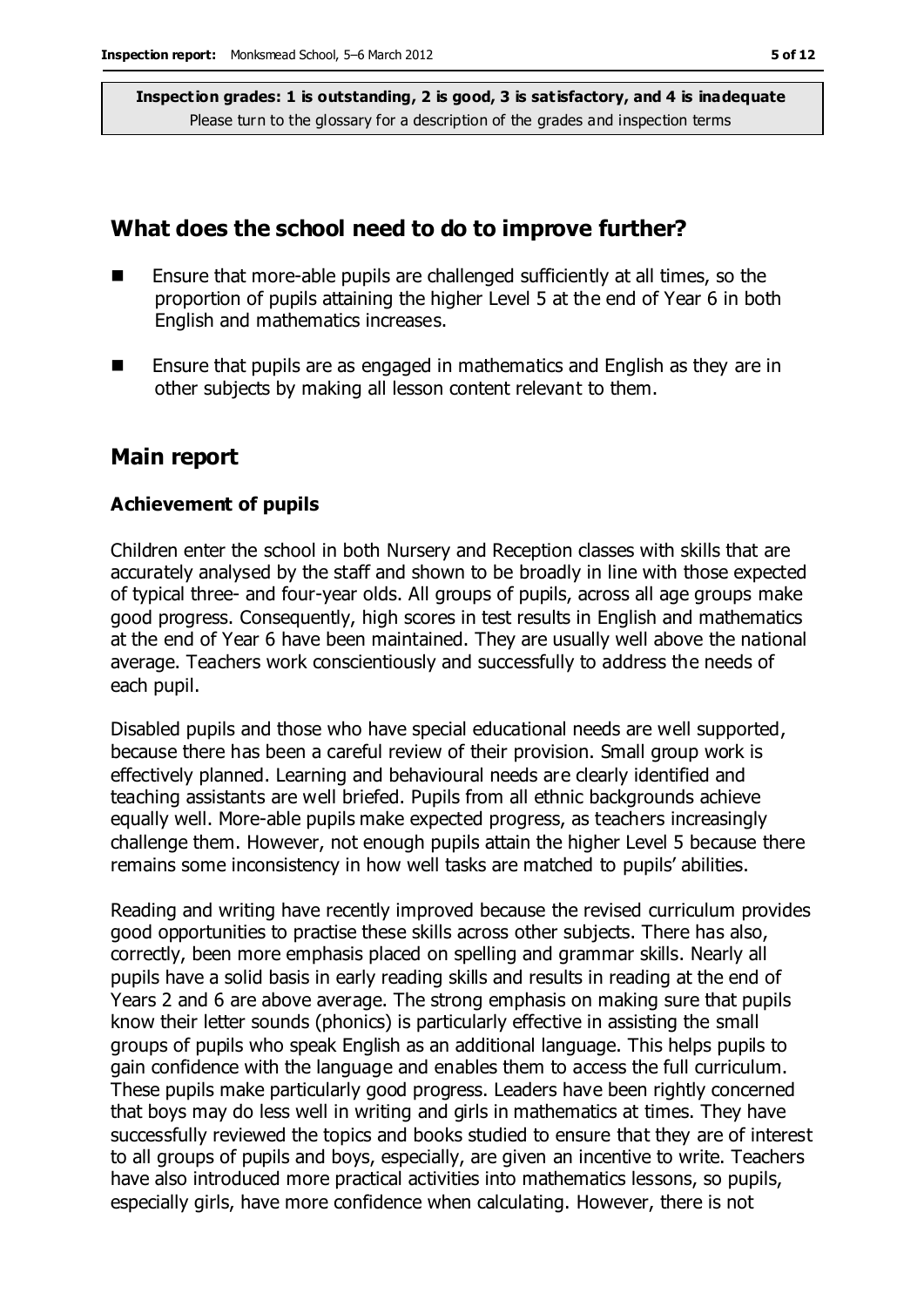enough mathematical problem-solving in real-life contexts to fully enthuse pupils.

The vast majority of pupils say that they enjoy school and teachers foster good relationships. Leaders have been very successful in improving pupils' involvement in their learning, through a system of target setting. As a result, all pupils are very clear about what they have to do to reach the next level in their learning. Throughout the school, pupils were seen using different methods to tell their teachers how well they thought they had done. For example, in the Reception class children were demonstrating exceptionally good thinking ability for their age as they explained to the teacher what she should look for when deciding how well they could count. In Key Stage 2 classes, pupils engaged in written dialogue with their teachers, telling them how well they had done and where they needed help. Pupils and their parents and carers feel that pupils make good progress and inspection findings fully endorse their views.

#### **Quality of teaching**

Pupils enjoy their lessons, due to the motivating curriculum. Their enthusiasm is less strong in English and mathematics, as these lessons are sometimes less lively. However, pupils make good progress in these subjects, as teaching is robust in covering what is required and teachers' knowledge is good. For example, teachers assessed pupils' knowledge of phonics and put in place a programme to successfully ensure that any pupil who had fallen behind with their letter sounds was given opportunities to catch up. Teachers make excellent use of computers to support learning and develop technology skills. A group of pupils were using laptops effectively in most lessons observed. The school is a cohesive community because of teachers' success in promoting strong spiritual, moral, social and cultural development in the pupils. Teachers place a strong emphasis on the use of music. Good quality drumming classes, and use of singing, as part of other subjects, have been influential in helping pupils learn a sense of rhythm. This in turn has supported their good language development.

Teachers plan carefully in order to meet the needs of pupils of all abilities and needs. This usually includes tasks designed to extend the more able, although on occasion these are not sufficiently challenging, or not introduced early enough in the lesson. Teachers invariably check that those pupils who speak English as an additional language understand what is wanted. They have trialled new approaches to involving pupils in their learning. A Year 4 class, for example, were enthusiastically taking part in a carousel of activities which helped them review their knowledge of shape and pose 'post it' questions for future lessons, to help them fill any gaps.

Pupils are, rightly, very positive about their teachers and the quality of teaching, as are most parents and carers. One parent said, typically, 'This school is a fabulous school; my children thrive here; they are well looked after and I am confident in the teaching ability of teachers at the school.'

#### **Behaviour and safety of pupils**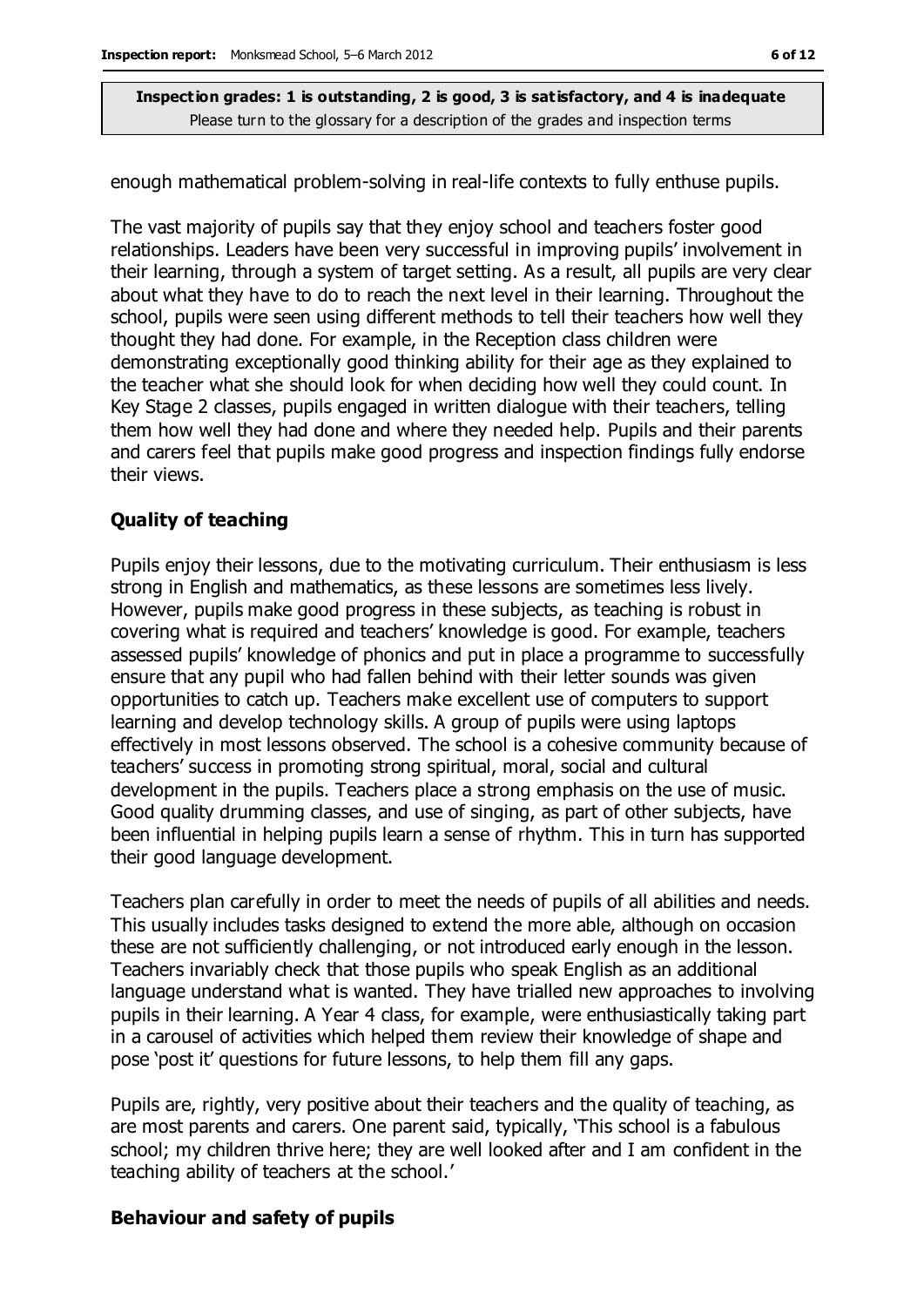Most parents and carers, and pupils think that behaviour is good. Inspection evidence supports their view. The teachers' consistent approach has resulted in pupils who are polite and helpful. Pupils behave very well in lessons, although there is occasional fidgeting if teachers talk for a long time. Pupils with behavioural problems are well managed, with effective teaching assistant support where necessary to help them to stay on task. Playtimes are well organised and supervised and any minor bumps and grazes are generally due to over excitement in a relatively small space rather than any misbehaviour. Pupils' attendance has improved thanks to the school's rigorous procedures, and is now well above the national average.

Teachers make good use of national schemes of work to support personal development, effectively integrated with assembly themes, such as 'Good to be Me'. Anti-bullying week is an annual feature and is one of the reasons why inspectors agree with pupils that bullying is not a significant issue at the school. A few parents were concerned that there were instances of bullying, mostly relating to namecalling. There is very little racist or homophobic bullying. Pupils report that bullying is not common and that any kind of bullying is very swiftly dealt with and school records confirm this. The pupils themselves say that they feel very safe at school and are confident that there is always someone they can talk to if they have a problem. The teachers are assiduous in making sure that pupils are informed about internet safety before they use the computers.

#### **Leadership and management**

The headteacher, middle leaders and staff have successfully maintained good teaching and addressed the areas of improvement from the last inspection. Teaching continues to improve because the head's evaluation of what needs to be done to improve is accurate. She has kept up to date with research into what makes good teaching and applied this through well-planned professional development and careful monitoring. The revised curriculum is broad and balanced and has a number of outstanding features. Extra-curricular clubs, for example, are numerous, valued by pupils, parents and carers and well attended. The curriculum makes a strong contribution to pupils' spiritual, moral, social and cultural development. For example, teachers use art from a wide range of other cultures to help pupils to develop an awareness of others and express their feelings. The quality of education in the Early Years Foundation Stage, including Squirrels, has some excellent aspects, which include the use of assessment, and the management of this part of the school is outstanding.

Members of the governing body have reviewed their roles, reorganised their committees and undertaken training. They are now knowledgeable about the school's strengths and weaknesses and keep careful track of the impact of the school's work. They have ensured that arrangements for safeguarding children, including child protection policies and procedures, are robust. Statutory requirements for safeguarding are met.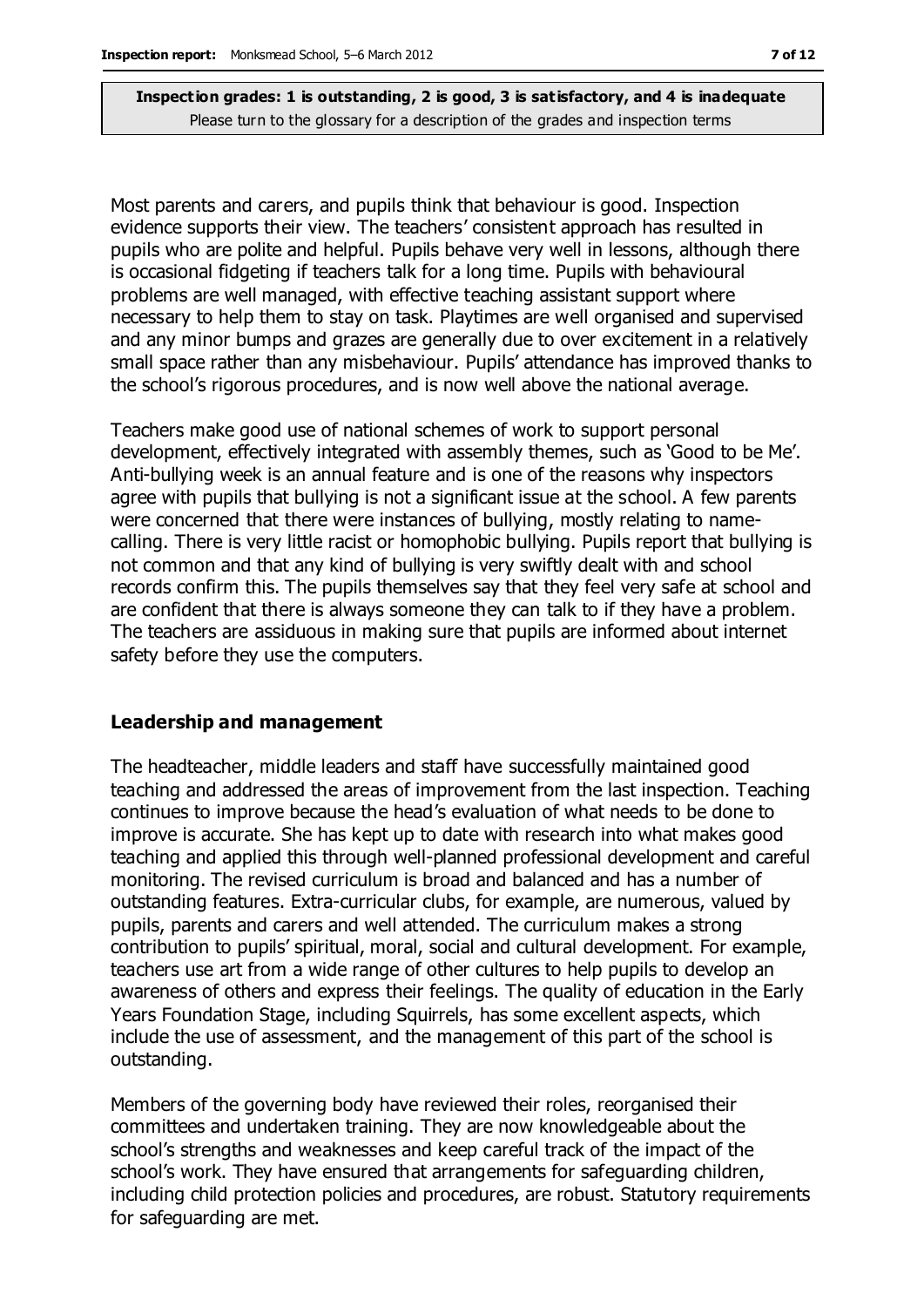The school promotes equality and tackles discrimination effectively. Leaders have also worked well with a range of partners, such as the local cluster of schools, to promote pupils' well-being, and improve their achievement. They are especially good at harnessing the skills of the local and parent community to develop cohesion still further. For instance, a traveller parent was telling enrapt pupils about her life and education, at the time of the inspection. Leaders have worked hard to ensure that all groups of pupils achieve equally well. They have closed the gap for the achievement of some groups of pupils. Improvements to date demonstrate that the school has strong capacity to improve still further.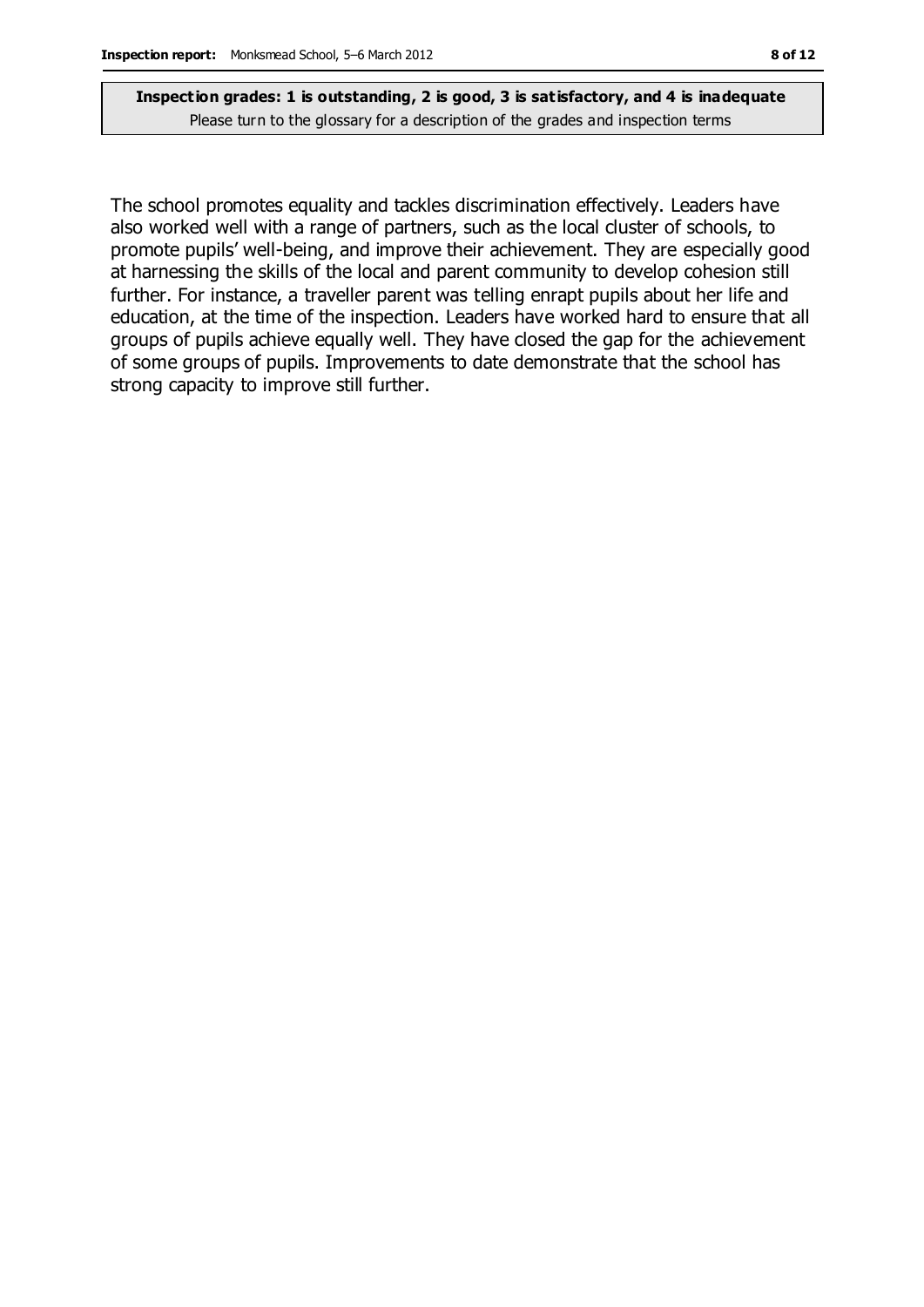# **Glossary**

## **What inspection judgements mean**

| Grade   | <b>Judgement</b> | <b>Description</b>                                                                                                                                                                                                               |
|---------|------------------|----------------------------------------------------------------------------------------------------------------------------------------------------------------------------------------------------------------------------------|
| Grade 1 | Outstanding      | These features are highly effective. An outstanding<br>school provides exceptionally well for all its pupils' needs.                                                                                                             |
| Grade 2 | Good             | These are very positive features of a school. A school<br>that is good is serving its pupils well.                                                                                                                               |
| Grade 3 | Satisfactory     | These features are of reasonable quality. A satisfactory<br>school is providing adequately for its pupils.                                                                                                                       |
| Grade 4 | Inadequate       | These features are not of an acceptable standard. An<br>inadequate school needs to make significant<br>improvement in order to meet the needs of its pupils.<br>Ofsted inspectors will make further visits until it<br>improves. |

## **Overall effectiveness of schools**

|                         | Overall effectiveness judgement (percentage of schools) |      |                     |                   |
|-------------------------|---------------------------------------------------------|------|---------------------|-------------------|
| <b>Type of school</b>   | <b>Outstanding</b>                                      | Good | <b>Satisfactory</b> | <b>Inadequate</b> |
| Nursery schools         | 46                                                      | 46   |                     |                   |
| Primary schools         |                                                         | 47   | 40                  |                   |
| Secondary<br>schools    | 14                                                      | 38   | 40                  |                   |
| Special schools         | 28                                                      | 48   | 20                  |                   |
| Pupil referral<br>units | 15                                                      | 50   | 29                  |                   |
| All schools             |                                                         | 46   | 38                  |                   |

New school inspection arrangements have been introduced from 1 January 2012. This means that inspectors make judgements that were not made previously.

The data in the table above are for the period 1 September 2010 to 31 August 2011 and represent judgements that were made under the school inspection arrangements that were introduced on 1 September 2009. These data are consistent with the latest published official statistics about maintained school inspection outcomes (see [www.ofsted.gov.uk\)](http://www.ofsted.gov.uk/).

The sample of schools inspected during 2010/11 was not representative of all schools nationally, as weaker schools are inspected more frequently than good or outstanding schools.

Primary schools include primary academy converters. Secondary schools include secondary academy converters, sponsor-led academies and city technology colleges. Special schools include special academy converters and non-maintained special schools.

Percentages are rounded and do not always add exactly to 100.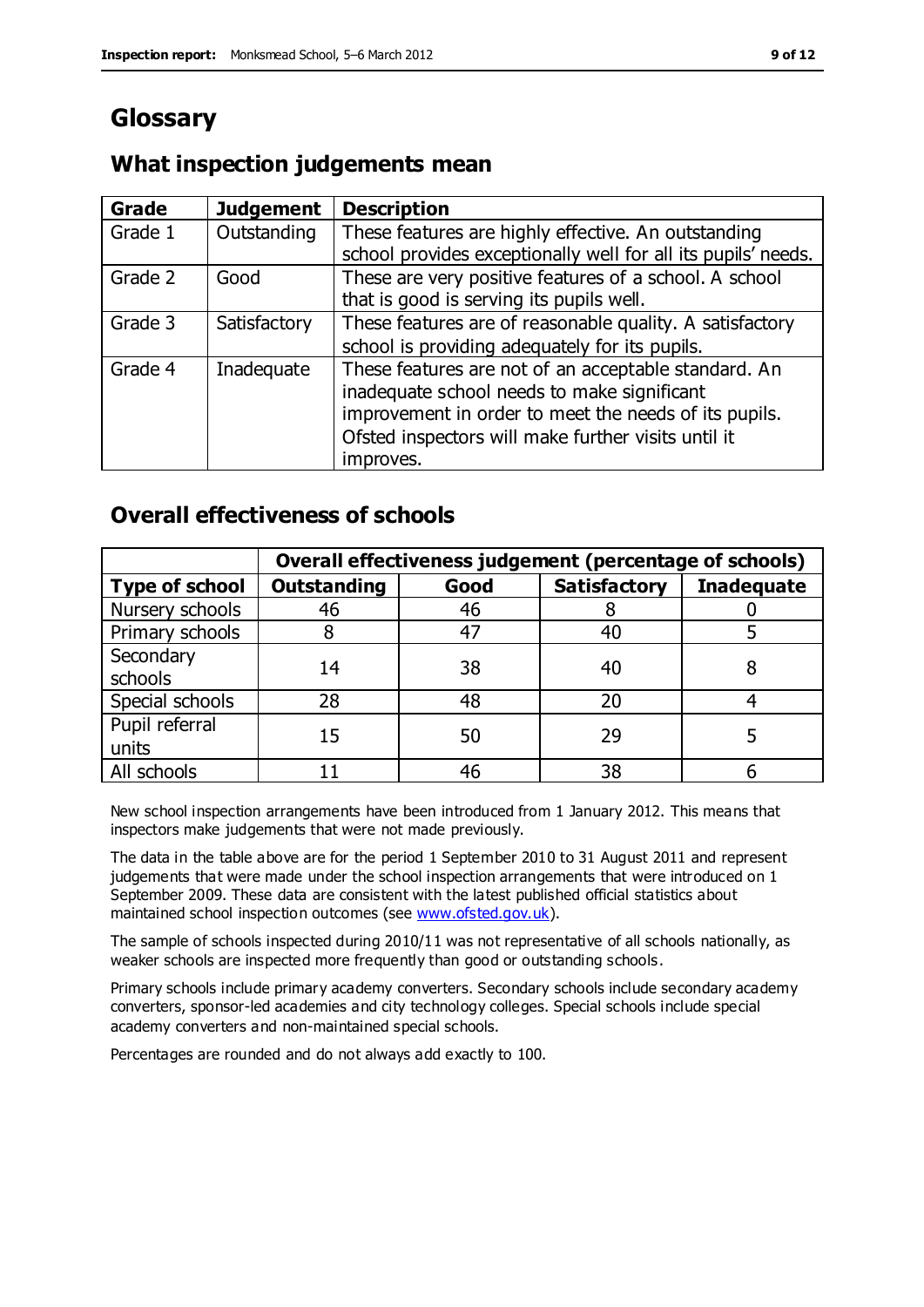# **Common terminology used by inspectors**

| Achievement:                  | the progress and success of a pupil in their<br>learning and development taking account of their<br>attainment.                                                                                                        |
|-------------------------------|------------------------------------------------------------------------------------------------------------------------------------------------------------------------------------------------------------------------|
| Attainment:                   | the standard of the pupils' work shown by test and<br>examination results and in lessons.                                                                                                                              |
| Attendance                    | the regular attendance of pupils at school and in<br>lessons, taking into account the school's efforts to<br>encourage good attendance.                                                                                |
| Behaviour                     | how well pupils behave in lessons, with emphasis<br>on their attitude to learning. Pupils' punctuality to<br>lessons and their conduct around the school.                                                              |
| Capacity to improve:          | the proven ability of the school to continue<br>improving based on its self-evaluation and what<br>the school has accomplished so far and on the<br>quality of its systems to maintain improvement.                    |
| Leadership and management:    | the contribution of all the staff with responsibilities,<br>not just the governors and headteacher, to<br>identifying priorities, directing and motivating staff<br>and running the school.                            |
| Learning:                     | how well pupils acquire knowledge, develop their<br>understanding, learn and practise skills and are<br>developing their competence as learners.                                                                       |
| <b>Overall effectiveness:</b> | inspectors form a judgement on a school's overall<br>effectiveness based on the findings from their<br>inspection of the school.                                                                                       |
| Progress:                     | the rate at which pupils are learning in lessons and<br>over longer periods of time. It is often measured<br>by comparing the pupils' attainment at the end of a<br>key stage with their attainment when they started. |
| Safety                        | how safe pupils are in school, including in lessons;<br>and their understanding of risks. Pupils' freedom<br>from bullying and harassment. How well the school<br>promotes safety, for example e-learning.             |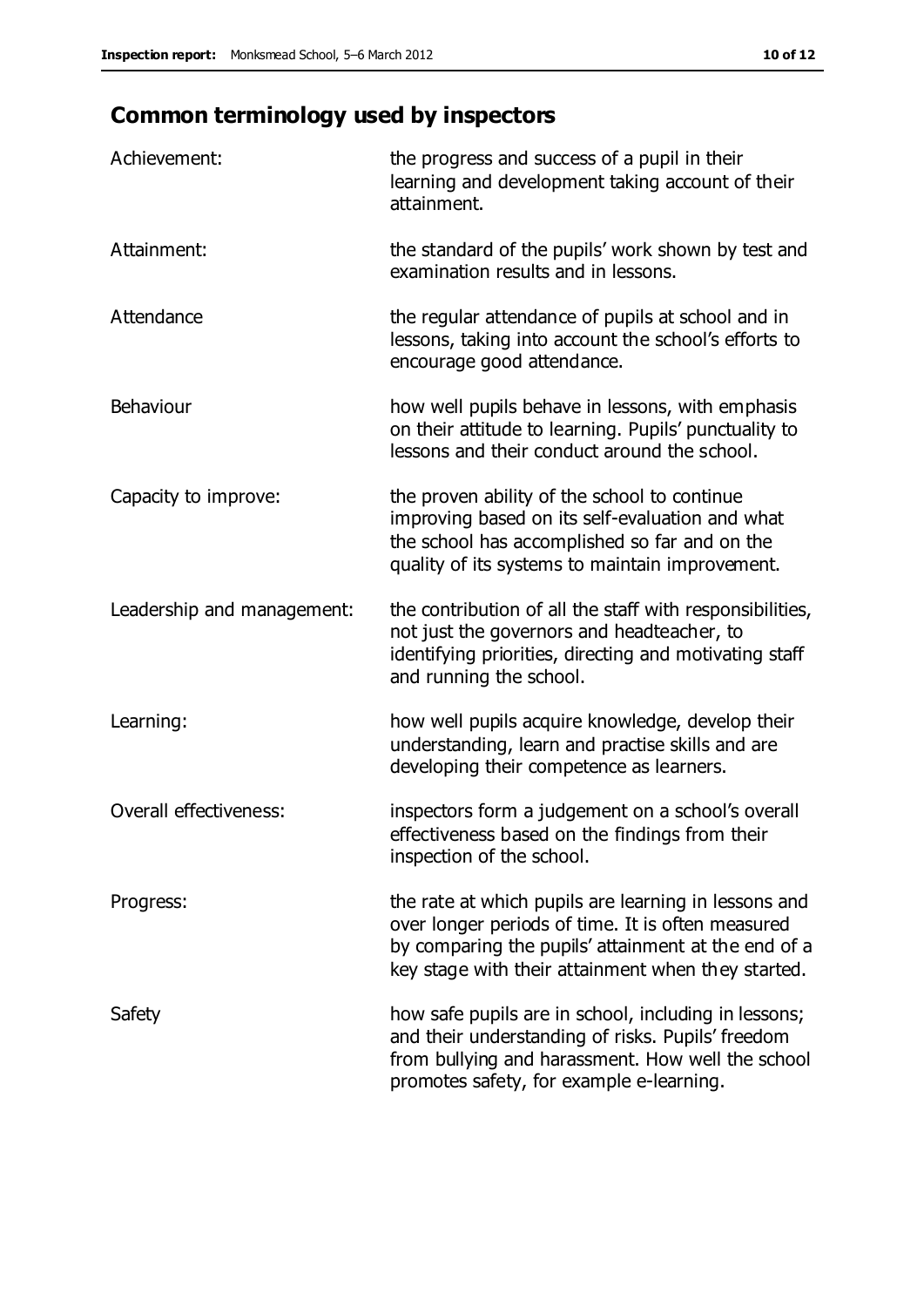#### **This letter is provided for the school, parents and carers to share with their children. It describes Ofsted's main findings from the inspection of their school.**



7 March 2012

Dear Pupils

#### **Inspection of Monksmead School, Borehamwood, WD6 1HL**

I am writing to thank you for making us so welcome when we visited your school to carry out our inspection. Thank you also to those of you who filled in questionnaires and special thanks to those of you who gave up time to speak to us. We enjoyed talking to you. It was good to hear how much you like your school and to see how hard you try in your lessons. Here are some strengths of the school.

- Monksmead is a good school and there have been good improvements since the last inspection.
- All of you make good progress in your lessons in both English and mathematics.
- The teaching is good and you enjoy most of your lessons, especially practical activities.
- You all behave well and feel very safe at school. You are confident that all types of bullying are well dealt with.
- You have a good headteacher and she and your governors manage your school well.

Although your school is a good one we think that the teachers could make it still better by making sure that:

- you all have hard enough work to do all the time so that the proportion of pupils attaining Level 5 at the end of Year 6 in both English and mathematics increases
- you enjoy your mathematics and English lessons as much as you do other subjects.

With best wishes for your continued success.

Yours sincerely

Sue Rogers Lead inspector